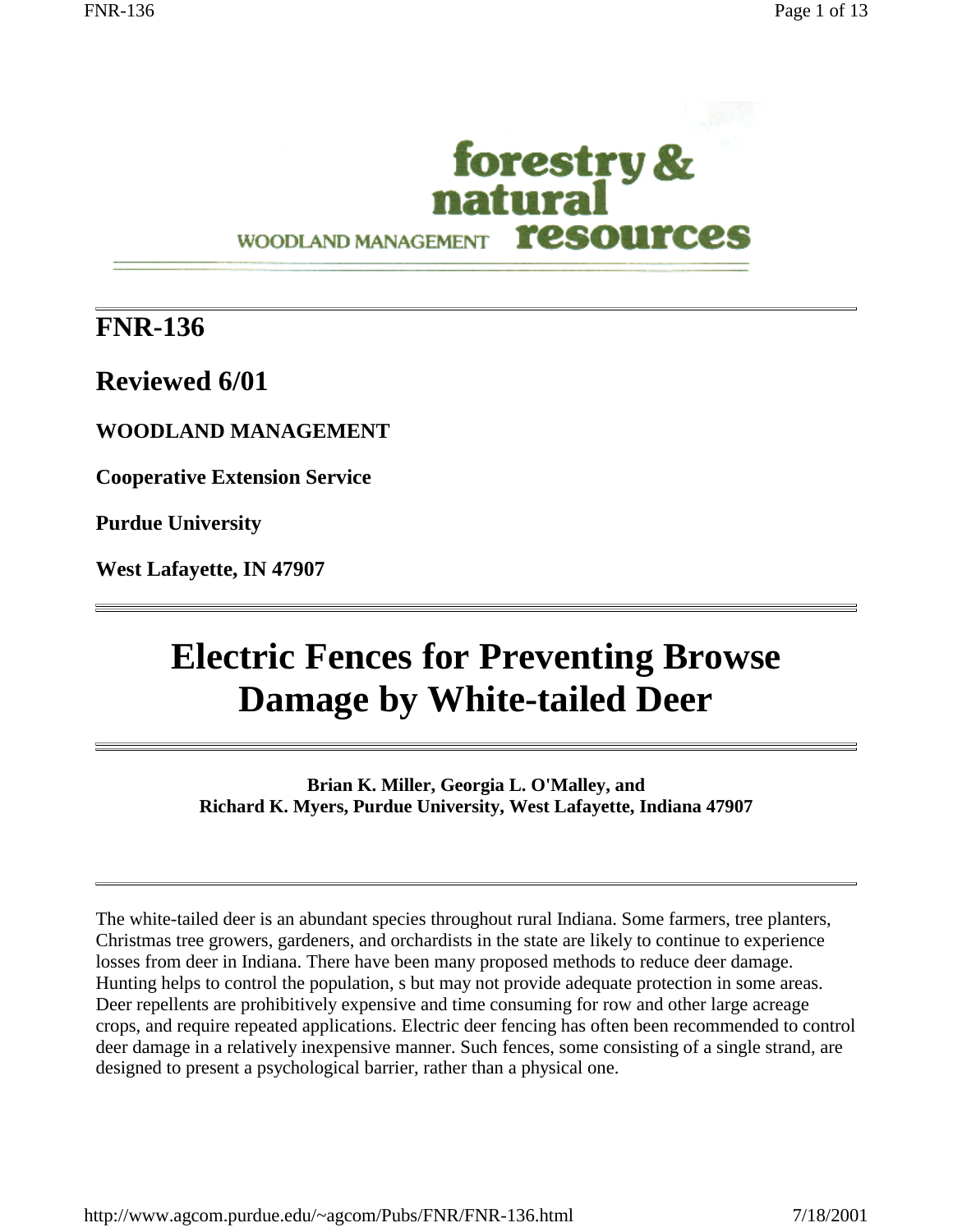

**Example of Visible Polytape Fence** 



#### **Rabbit (R) vs. deer (L) damage on twig**

Deer can occasionally jump over 8- to 1O foot woven wire fences. Even if these fences were effective, they are extremely expensive and difficult to install. Some fences, therefore, have been designed to attract the animal's attention and actually encourage deer to touch the fence and receive a strong but relatively harmless electrical shock (high voltage/low amperage). In this manner, and similar to the strategy behind many farm stock fences, deer are conditioned to avoid the fence and the food source that lies beyond it.

## **Is an Electric Fence Necessary?**

First, it should be determined whether the damage on crops, orchards, or seedling/tree stands is serious enough to warrant the costs and time associated with installing an electric fence. To begin, a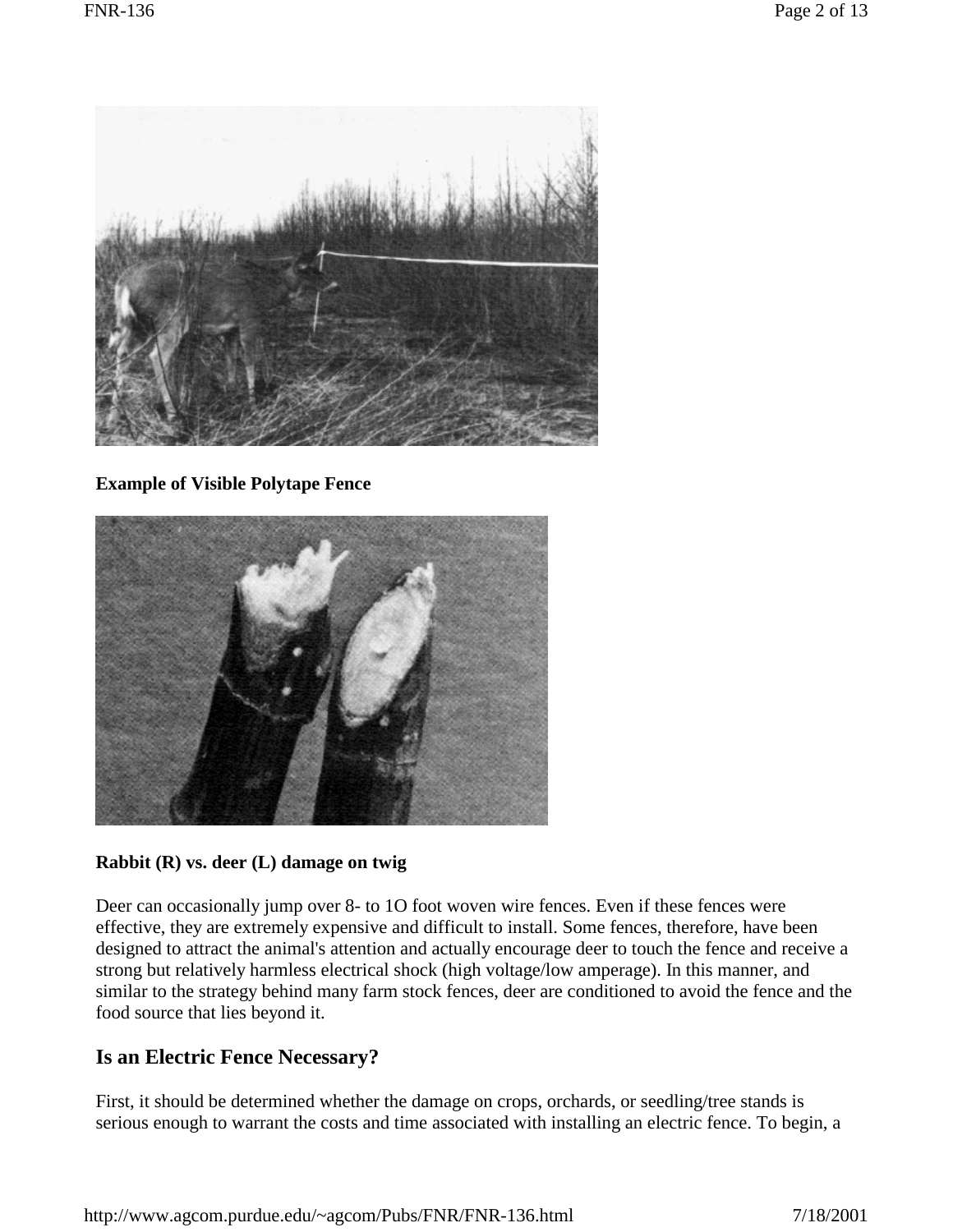landowner should make certain that deer damage exists, and if so, to what extent. Deer damage is more likely if the crop is located along the border of a swampy, brushy, or forested area. This type of setting is ideal for deer, because the cover provides for the deers' shelter while the crop supplies food right next door. Inspect the borders or edges of a crop, especially along forested edges, to determine if deer have become a problem. Damage from deer differs from that of other mammals (such as rabbits) on the buds, twigs, and foliage of woody plants. If twigs appear as though they were cut cleanly at an angle, rabbit browse should be suspected. Since deer have no upper incisors to clip off a twig or leaf, any vegetation with ripped or ragged ends is likely to be due to deer browse.



**Figure 1. Fence Effectiveness. A comparison of the percent of red oak seedlings browsed on test plots with no fencing, peanut-butter, polytape, and multi-strand high tensile fences conducted at the Southern Indiana Purdue Agricultural Center in Dubois County during the 1990-1991 growing seasons.** 

|  |  |  | <b>Table 1. Comparison of Fence Alternatives.</b> |
|--|--|--|---------------------------------------------------|
|--|--|--|---------------------------------------------------|

| Fence type             | Peanut-butter                                                                                                   | Polytape                                                                                            | N. |
|------------------------|-----------------------------------------------------------------------------------------------------------------|-----------------------------------------------------------------------------------------------------|----|
| Effective-<br>ness     | Most effective on small to                                                                                      | Most effective on small to<br>medium acreages $(<$ or =40 acres) medium acreages $(<$ or =40 acres) |    |
|                        |                                                                                                                 | Deer pressure: Light to moderate Deer pressure: Light to moderate                                   |    |
| Initial<br>Cost        | \$365 establishment cost*<br>\$0.09 per linear foot**<br>\$0.09 /linear ft./yr. ***                             | \$365 establishment cost*<br>\$0.11 per linear foot**                                               |    |
| Manpower               | Easy to construct<br>Materials readily available<br>Periodic maintenance required                               | Easy to construct<br>Materials readily available<br>Low maintenance                                 |    |
| Potential<br>drawbacks | Deer may accidentally knock<br>it down<br>Must rebait periodically<br>May be grounded by<br>vegetation and snow | May be grounded by<br>vegetation and snow                                                           |    |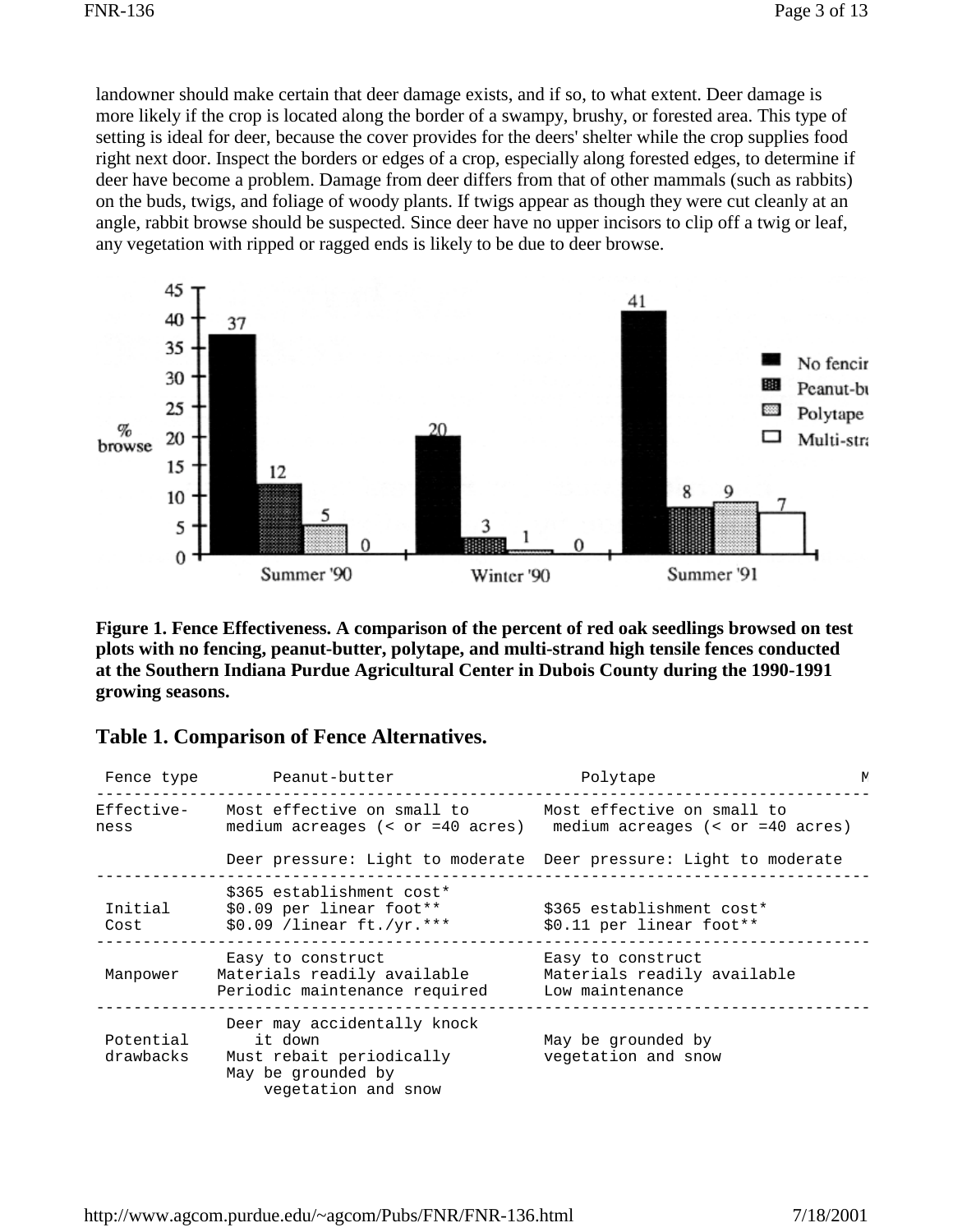|  | * Approximate cost of tools, initial materials, and labor                          |  |
|--|------------------------------------------------------------------------------------|--|
|  | ** Average cost of each additional linear foot of fencing (materials and labor inc |  |
|  | *** Average annual maintenance cost (materials and labor included)                 |  |

The electric fencing systems described in this publication have been proven to be effective in reducing deer damage to grain crops and/or trees in Indiana, (Figure 1), the Lake States, and the Northeastern U.S. However, the first question a landowner needs to address is, "Will the protection provided by this system justify the cost?" Since every situation is unique, the answer to this question will depend on: (1) the deer density in your immediate area, (2) the value of the crop being produced, (3) proximity of other food sources available to deer in this area, (4) proximity of the planting to cover for deer, (5) the palatability to deer of the crop being planted, (6) the level of loss being experienced, and (7) the producer's level of economic tolerance for deer damage.

Once the decision is made to construct some type of deer fence, the proper fencing system should be selected (Table 1). Consider the following points when choosing the proper fence for your situation.



#### **Figure 2. Cost Comparison of Three Types of Fencing.**

The peanut butter fence and polytape fence provide similar levels of protection from deer damage in areas where deer pressure is light to moderate, and will be the most practical choice in most situations in Indiana (Figure 1). The peanut-butter fence is initially less expensive to construct, but it requires daily or at least weekly inspection to insure it has not been knocked down by deer. In addition rebaiting is required at least every 4 to 6 weeks. This fencing system is most practical when placed around gardens or areas that will be visited and inspected frequently. When fencing is required in remote locations or around larger areas, the polytape fencing system is probably more practical. Rebaiting is not required, and since deer can see it more readily and do not normally knock it down, inspections can be made when replacing the battery about every 4- 6 weeks. Because of the lack of periodic maintenance cost and ease of installation, total cost for polytape deer fences are comparable to the peanut butter fence and may actually be cheaper in the long run (Figure 2).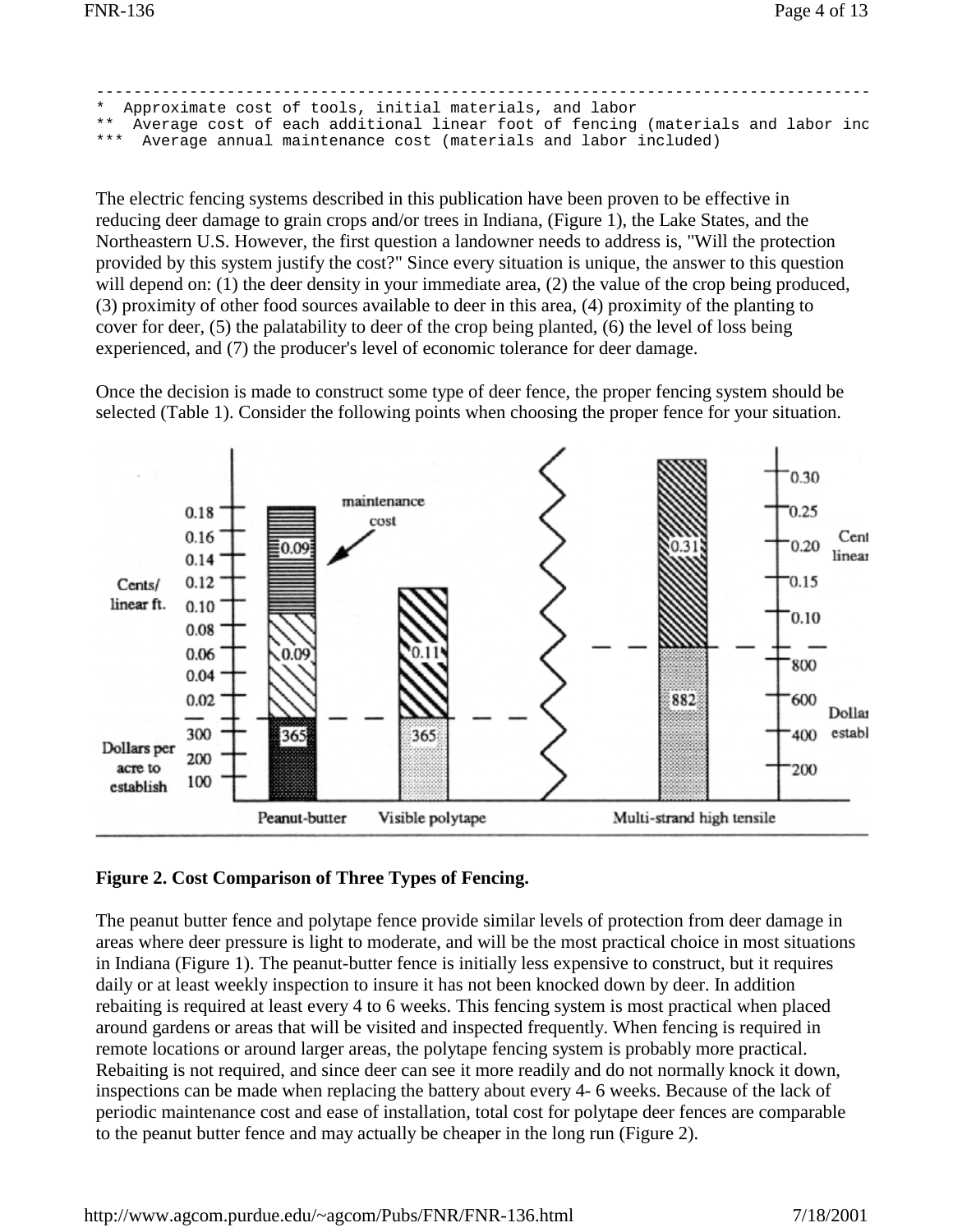The peanut-butter and polytape fences are not exclosures to deer but are psychological barriers. Deer will occasionally enter the fence area, and some damage may occur. In situations where heavy deer pressure exists (due to a locally high deer density, a highly palatable and preferred crops such as ornamental shrubs like euonomous or yew, and /or a shortage of natural foods in the surrounding area) or where no deer browsing can be tolerated one of the high tensile fence designs may be appropriate. In Pennsylvania where deer browse pressure is very high, deer have been reported to penetrate the 5 strand and even closer spaced 7 strand vertical fence. In these situations, the slanted or offset high tensile fences may be considered.

## **Construction of Electric Fences**

Any fencing system selected will have the following points in common. The greatest cost will be the required tools, and initial equipment (fence charger, batteries, corner posts, and installation costs) needed in all systems. If you already possess some of these items, your cost will be reduced.

An important component (and a large part of the cost) of an effective deer fence is the power source and the fence charger. In locations where 110-volt current is not available, a 12-volt deep cycle battery and a low-impedance "new-generation" charger are usually recommended for deer fences. Such chargers conserve battery life by resisting current drain from grounding weed vegetation growing under the fence. Thus, fences remain charged longer and more reliably, making for a more effective deer deterrent. It is important to use a deep cycle battery which is designed to be charged and drained frequently. The purchase of two batteries will allow for one to be in use while the second is charging.

The figures and tables that follow contain specific instructions, materials required, and costs of each fencing system. The cost of initial equipment needed for any fence, regardless of size, is listed first. Some of these items may already be on hand, thus reducing the overall fencing costs. An estimate is given for the cost per linear foot for each system. This will enable you to estimate the cost for your unique situation. Designing a fence in a way that reduces corners and perimeter will also reduce total cost.

## **"Peanut-butter" Fence**

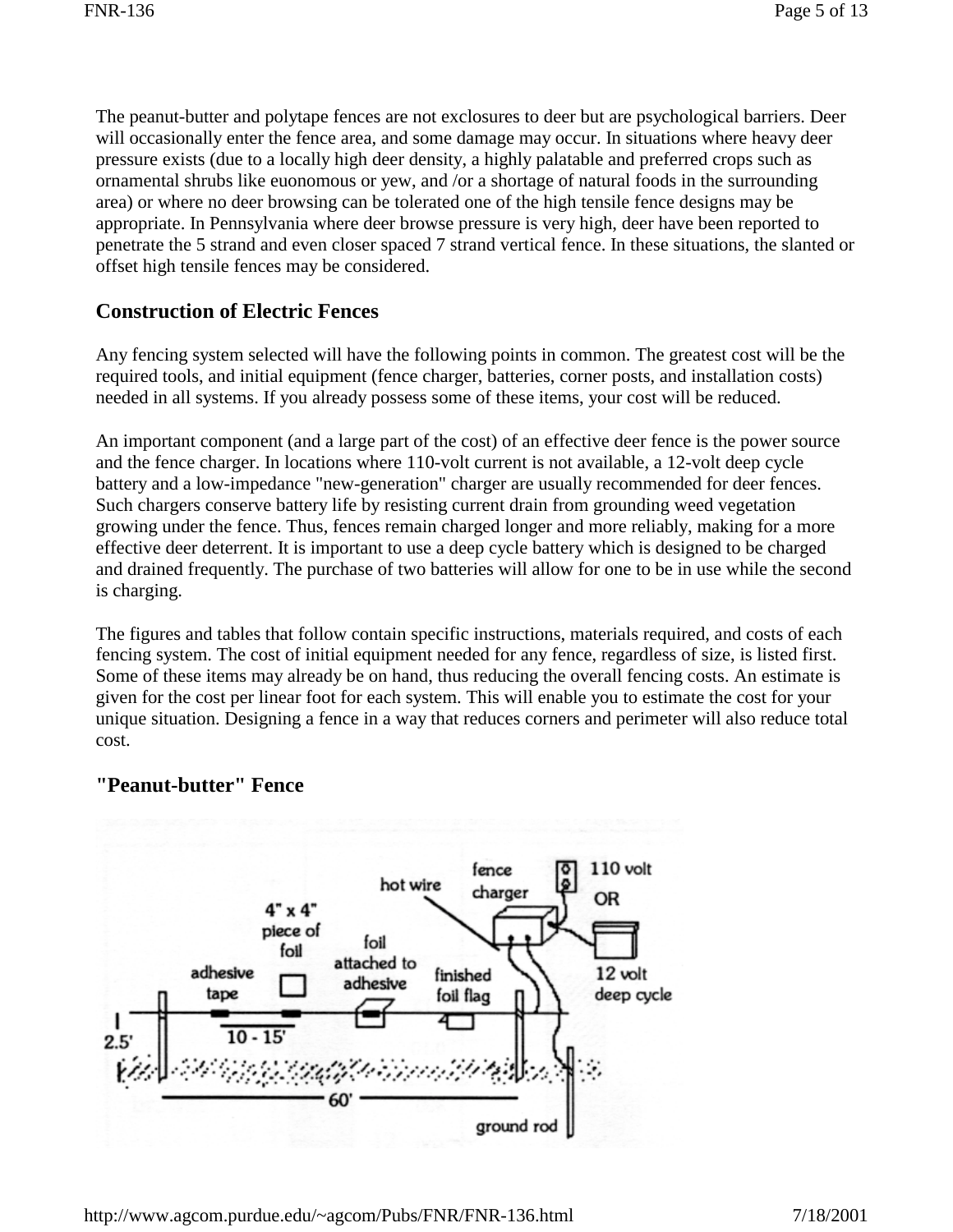#### **Figure 3. Peanut-butter Fence.**

The "peanut-butter fence" is a baited fencing system developed in Minnesota in the late 1970's (Kinsey, 1976), and has been shown to be an inexpensive and effective deer fence under a number of field conditions. This type of fence system is most effective in small to medium sized areas (about 40 acres or less), with low to moderate deer pressure.

The system consists of a single strand of electrified #17 gauge wire, suspended about 30" above the ground by 4-foot fiberglass rods at 60-foot intervals (Figure 3). Heavy gauge aluminum foil "flags" (4" x 4" foil squares folded over the wire) are attached to the wire at approximately 10-15 foot intervals using double-sided adhesive, electrical, or carpet tape. The underside of these flags and the wire are then baited with peanut-butter, encouraging nose-to-fence contact by deer. Problems with this type of fence include replacing wind-torn foil flags and rebaiting every 4 to 6 weeks. Also, deer sometimes fail to see the fence at night and will occasionally knock it down, adding to maintenance costs and reducing fence effectiveness. Snow cover and weeds that contact the fence can also reduce it effectiveness.

```
Table 2. Peanut-butter fence costs (estimated in 1991$) 
  Initial startup costs
  ------------------------
   Tools (tester, steel "T" post driver, (71.00)
    battery charger) (255.00)
   Materials (gate handle, low impedance
      charger, deep cycle battery, charger &
      battery box, lightening protector) (25.00)
   Labor (approx. 2.5 hours for installation)
   4 comers (materials [T post, insulator], (13.60)
      and labor [3 min. to establish each]) 364.60
  Total startup costs
  Additional cost per linear foot
  --------------------------------- 
  Materials (wire, insulators, rods, foil, (0.05)
    tape, peanut butter)
   Labor (1/4 hours for installation of 1 (0.04)
   line post and materials) 0.09
  Total cost per linear foot 
  Annual maintenance per linear foot
-----------------------------------
 Materials (peanut butter, foil, tape) (0.01)
 Labor (0.5 hours per 60' section [assumes (0.08)<br>maintenance every 4-6 weeks]) 0.09
  maintenance every 4-6 weeks])
 Total maintenance costs per year
Grand total (assuming 4 corners)
      = $365 = $0.09/linear ft./yr.
```
Though expenses may vary among suppliers, an example of necessary expenses is listed in Table 2. In this example, the cost to establish the fence, regardless of the amount of acreage to be fenced, is around \$365. The additional cost per linear foot, including materials and labor, is approximately nine cents. Annual maintenance costs are also estimated to be nine cents per linear foot, assuming that maintenance is conducted every 4 to 6 weeks.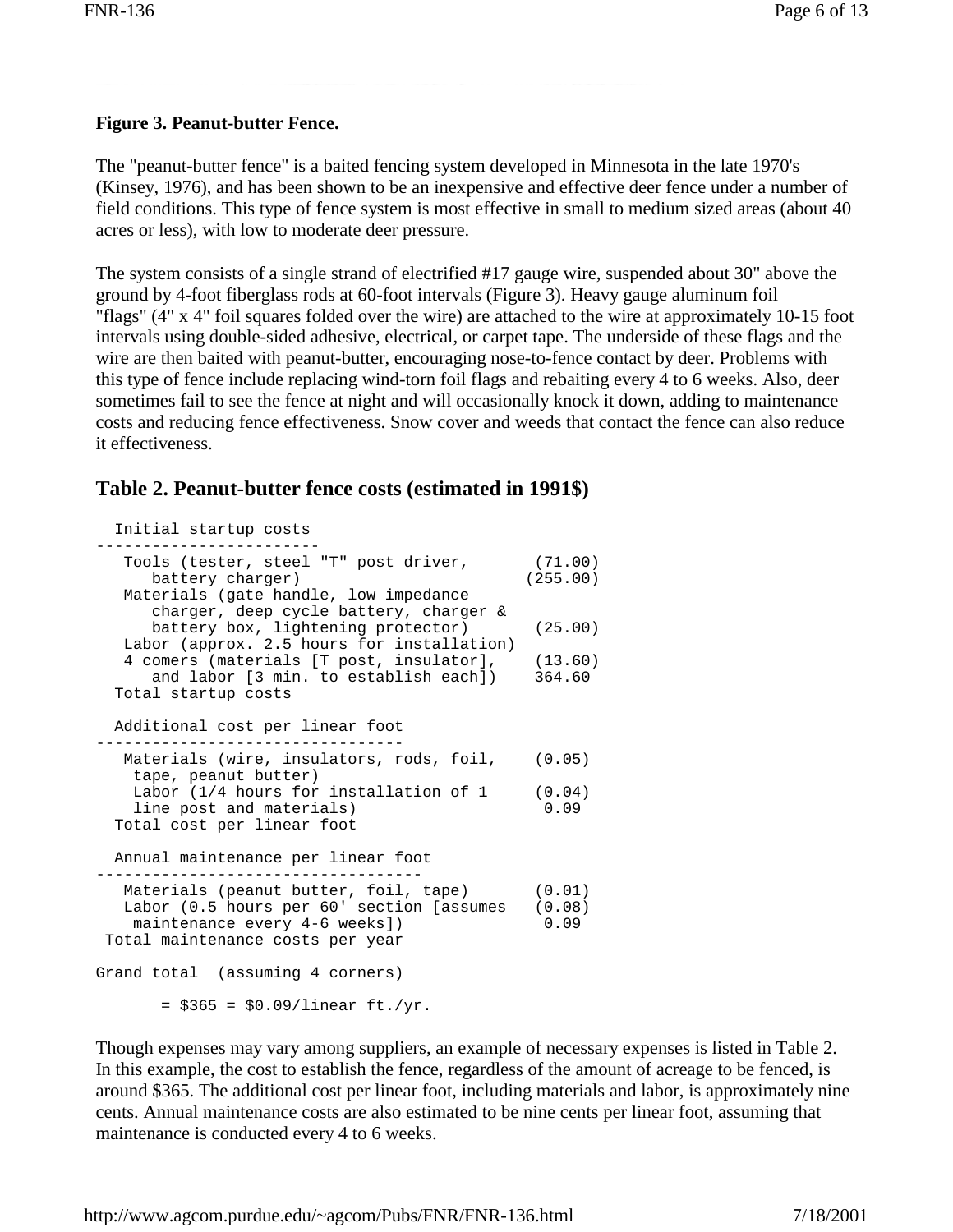Several studies have been conducted to determine the effectiveness of peanut-butter fences. It was found to reduce deer browse damage on apple seedlings in New York(Porter, 1983), where growth on protected seedling plots was double that on control plots. It also reduced damage on corn plots in Wisconsin (Hygnstrom and Craven, 1988). This type of fence reduced browse from 41% of red oak seedlings in control plots to 8% of seedlings on fenced plots in Indiana (Figure 1).

## **To Build a Peanut-Butter Fence:**

- 1. Identify and clear the fence line of vegetation. It is best to clearand maintain at least 10 feet of open space on the outside of thefence for greater visibility to the deer. Minimize corners to increasestrength and reduce costs.
- 2. Establish electricity on the site and install the energizer andgrounding system.
- 3. Install wooden or steel T posts as corner posts.
- 4. String one strand of wire around the posts (30" high), applying lighttension.
- 5. Set 4-foot fiberglass rods (or steel posts with insulators) along thewire at 60-foot intervals.
- 6. Attach the wire to insulators on the rods at 2.5 feet above the groundand apply about 50 pounds of tension.
- 7. Attach a 4x4" foil strip approximately every 20 feet with double-sidedadhesive, electrical, or carpet tape.
- 8. Apply peanut butter (or a 1:1 mixture of peanut butter and vegetableoil for better spreadability) to the underside of the foil and foldthe foil over the tape.
- 9. Connect the wire to the positive  $(+)$  post of a well-grounded fence charger. Test the entire length for adequate voltage.
- 10. Check the fence weekly for damage and grounding by vegetation.

## **Polytape Fence**

Like the peanut-butter fence, the visible polytape is effective for small to medium size areas (about 40 acres or smaller), with low to moderate deer pressure. This fence system consists of an electrified single strand of brightly colored polytape suspended about 30" above the ground in the same manner as the peanut-butter fence (Figure 4). This material is a unique blend of strong plastic fibers with interwoven strands of stainless steel wire. The plastic carries the tension and the wires carry the electric current. Out of curiosity, deer are apparently attracted to the strand of bright yellow or orange plastic. They make contact while investigating it, and learn to stay away. Peanut butter can also be applied directly to the tape to increase its attractiveness to the deer. Because of its high visibility, deer can see this fence even at night, and do not render it ineffective by temporarily breaking it down, as can happen with the peanut-butter fence. An additional advantage of a polytape deer fence is that it does not have to be baited. Because of the lack of periodicmaintenance costs and ease of installation, total costs for polytape deer fences are comparable to those given previously for the peanut-butter fence example (Table 3).

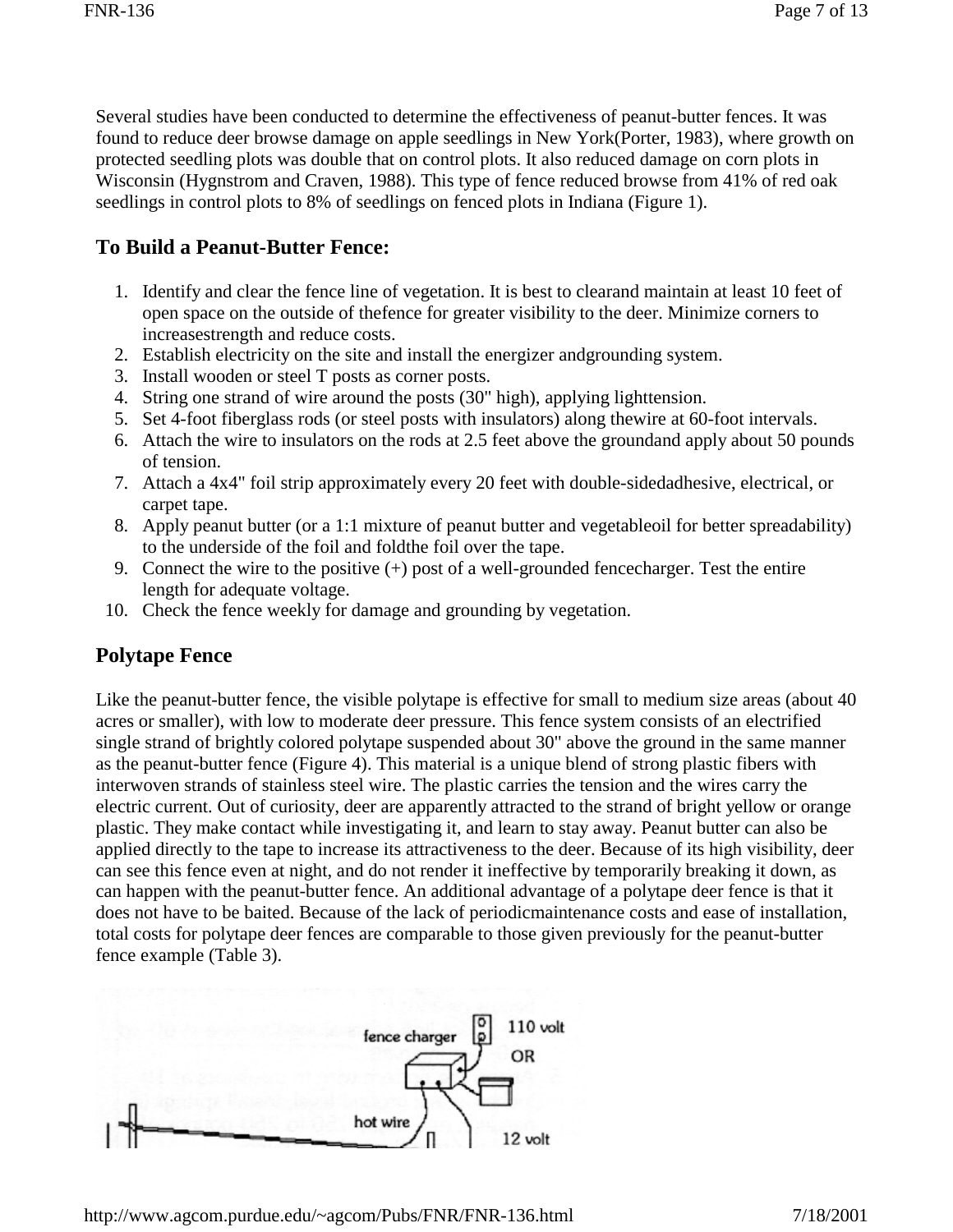

**Figure 4. Visible Polytape Fence.** 

#### **Table 3. Visible polytape fence costs (estimated in 1991\$).**

| Initial Startup costs                                             |         |
|-------------------------------------------------------------------|---------|
| Tools ("T" post driver, pocket knife,<br>battery charger, tester) | (71.00) |
| Materials (gate handle, low impedance charger,                    |         |
| deep cycle battery, charger and battery box, (255.00)             |         |
| lightening protector)                                             | (25.00) |
| Labor (approx. 2.5 hours for installation)                        |         |
| 4 corners (materials [T post, insulator],                         | (13.60) |
| and labor [3 min. to establish each])                             | 364.60  |
| Total startup costs                                               |         |
|                                                                   |         |
| Additional cost per linear foot                                   | (0.09)  |
|                                                                   |         |
| Materials (polytape, insulator, rods)                             |         |
| Labor (5 min. for installation of 1 line                          | (0.02)  |
| post and materials)                                               | 0.11    |
| Total cost per linear foot                                        |         |
| Grand total (assuming 4 corners) $$365 + $0.11/linear$ ft.        |         |

There are a number of polytape products' on the market which may be available at your local farm supply dealer. The major differences between products are the material the conductive filament is made of, the number of strands of filament, how tightly filaments are woven, and the polytape color. Copper and aluminum filaments are better conductors, but can become brittle over time. Stainless steel filaments are now the most common type in use because they do not work harden. However, steel requires more strands for the same level of conductivity per tape. Because it is important for the deer to see the fence, yellow or white polytape should be selected for the highest possible contrast with background vegetation.

The Wisconsin study measuring fence effectiveness (Hygnstrom and Craven, 1988) found that polytape fences were effective in protecting crops from deer browse. Similarly, results indicate that polytape fences are effective in reducing deer browse damage to red oak seedlings in Indiana (Figure 1).

## **To Build a Polytape Fence:**

- 1. Identify and clear the fence line of vegetation. It is best to clearand maintain at least 10 feet of open space on the outside of thefence for greater visibility to the deer. Minimize corners to increasestrength and reduce costs.
- 2. Drive fiberglass or steel (with insulators) "T" posts 2 feet into theground at the corners.
- 3. Use square knots or half-hitches to make splices or to secure thepolytape to corner posts.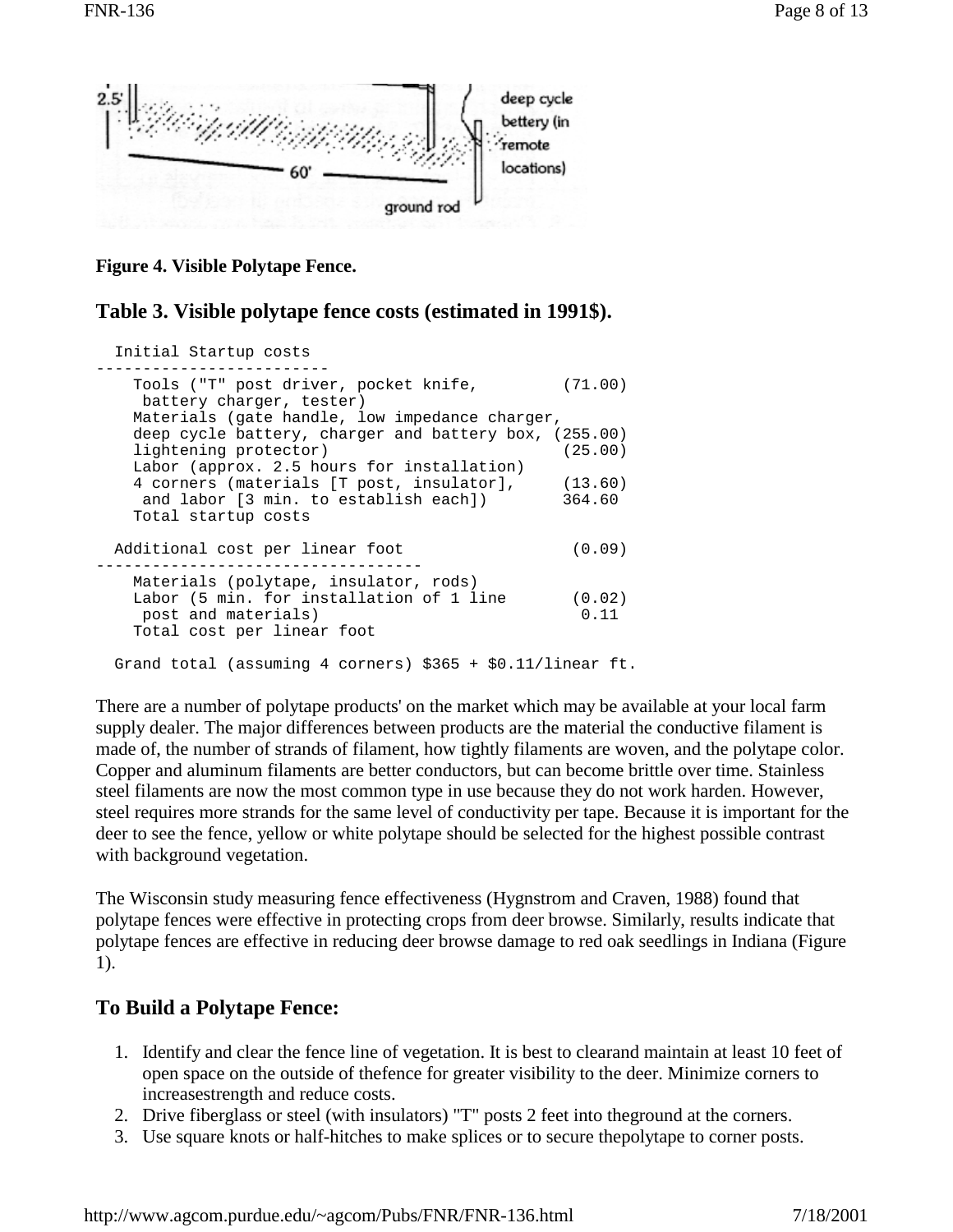- 4. Set 4-foot fiberglass or steel (with insulators) rods along the wiresat 60-foot intervals.
- 5. Attach the strand of polytape line to insulators on the rods 2.5 feetabove ground level and apply 50 pounds of tension.
- 6. Connect the polytape to the positive  $(+)$  post of a well-grounded fence charger. Test the length of fence for adequate voltage.
- 7. Check the fence weekly for damage and grounding by vegetation.

## **Multi-strand High Tensile Electric Fence**

High tensile fences are more sturdy and effective, but also have a high initial cost (Table 4) and require rigid corner assemblies. This type of fence is probably only cost effective for protecting orchards or other high value crops from moderate to high deer pressure. It is constructed with five to seven strands of smooth, 12.5 gauge high tensile wire spaced eight to twelve inches apart on rigid brace assemblies installed at corners, gates and ends of the fence (Andelt et al., 1986) (Figure 5). Spacing between wires may be varied to accommodate heavier deer pressure. This can be accomplished by adding additional wires and tightening the bottom two spaces to 8" and the next two spaces to a minimum of 10", with 12" spaces thereafter. This wire configuration entices the deer to step between the wires. Alternating wires are charged, thus giving the deer an effective shock. Eight foot wooden or fiberglass line posts are placed along the set of wires at 60 to 100 foot intervals, and fiberglass battens of the same height can be placed at 30 foot intervals to maintain wire spacing. Though this type of fence is sturdy, it requires frequent checks for damage or tension loss. In the example provided in Table 4, the initial cost to establish this type of fence is approximately \$880, plus an estimated additional cost of 31 cents per linear foot (including labor and materials). These costs may vary among suppliers. Your supplier can provide information on required components and detailed instructions for assembly.

## **Table 4. Multi-strand vertical fence costs (estimated in 1991\$)**

| Establishment costs                                                                                                                    |          |
|----------------------------------------------------------------------------------------------------------------------------------------|----------|
| Tools (tester, strainer handle, crimping tool, (190.00)<br>battery charger, spinning jenny, fence pliers,<br>high tensile wire cutter) |          |
| Materials (strainers, tension springs, low                                                                                             |          |
| impedance charger, deep cycle battery,                                                                                                 | (300.00) |
| box for charger and battery, lightning<br>protector, splicing sleeves)                                                                 | (40.00)  |
| Labor (approx. 4 hours for installation)                                                                                               | (352.00) |
| 4 corners (materials [posts, wire, and insulators], 882.00                                                                             |          |
| labor [5 hours for each comer])                                                                                                        |          |
| Total establishment costs                                                                                                              | (0.18)   |
| Additional cost per linear foot                                                                                                        |          |
| Materials (wire, insulators, post, battens)                                                                                            | (0.13)   |
| Labor (2.5 hours for installation of 2 line                                                                                            | 0.31     |
| posts and materials between them)<br>Total cost per linear foot                                                                        |          |
| Grand total (assuming 4 corners) $$882 + $0.31/linear$ ft.                                                                             |          |
|                                                                                                                                        |          |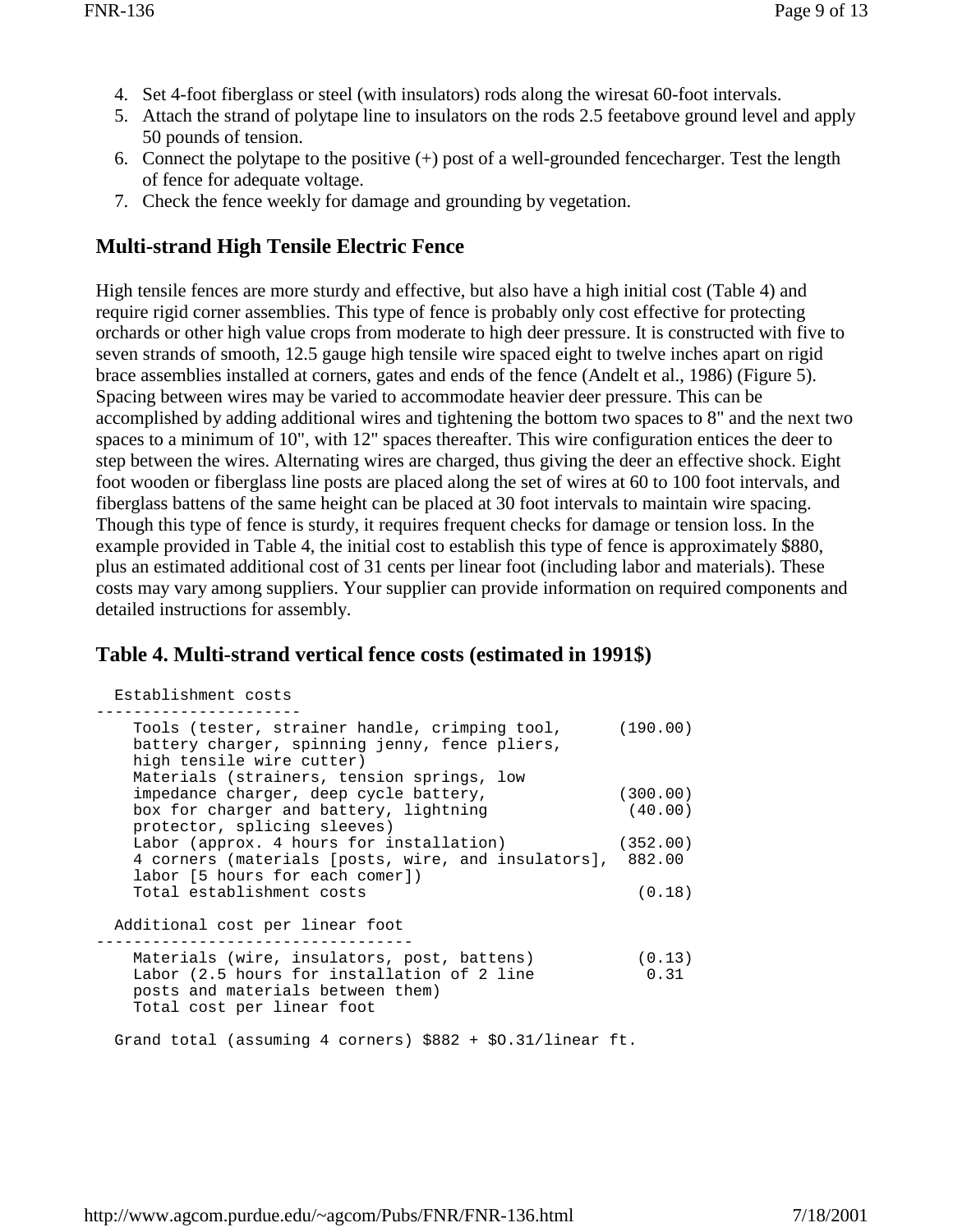

**Figure 5. Multi-strand high tensile fence.** 

## **Generalized steps for building a multi-strand vertical deer fence:**

1.Identify and clear fence lines. It is best to clear and maintain a 6 to 12 foot open area outside the fence for greater visibility to the deer. Attempt to minimize the number of corners and gates needed.

2.Establish electricity on the site by installing the energizer and grounding system.

3.Install the rigid corner assemblies at corners, gate openings, and points where a fence section begins or ends.

4.Set 8-foot line posts along the wire at 60- to 100-foot intervals.

5.Attach the bottom wire to insulators at 10 inches above ground level, install springs (if needed), and apply 150 to 250 pounds of tension using the in-line strainer.

6.Attach remaining wires to insulators and install springs at 22, 34, 46 and 58 inches above ground level.

7.Place 5-foot battens at 30-foot intervals to maintain fence wire spacing (if needed).

8.Connect the bottom, third and top wires to the positive (+) post of a well-grounded, lowimpedance fence charger.

9.Connect the second and fourth wires from the top directly to the ground rod.

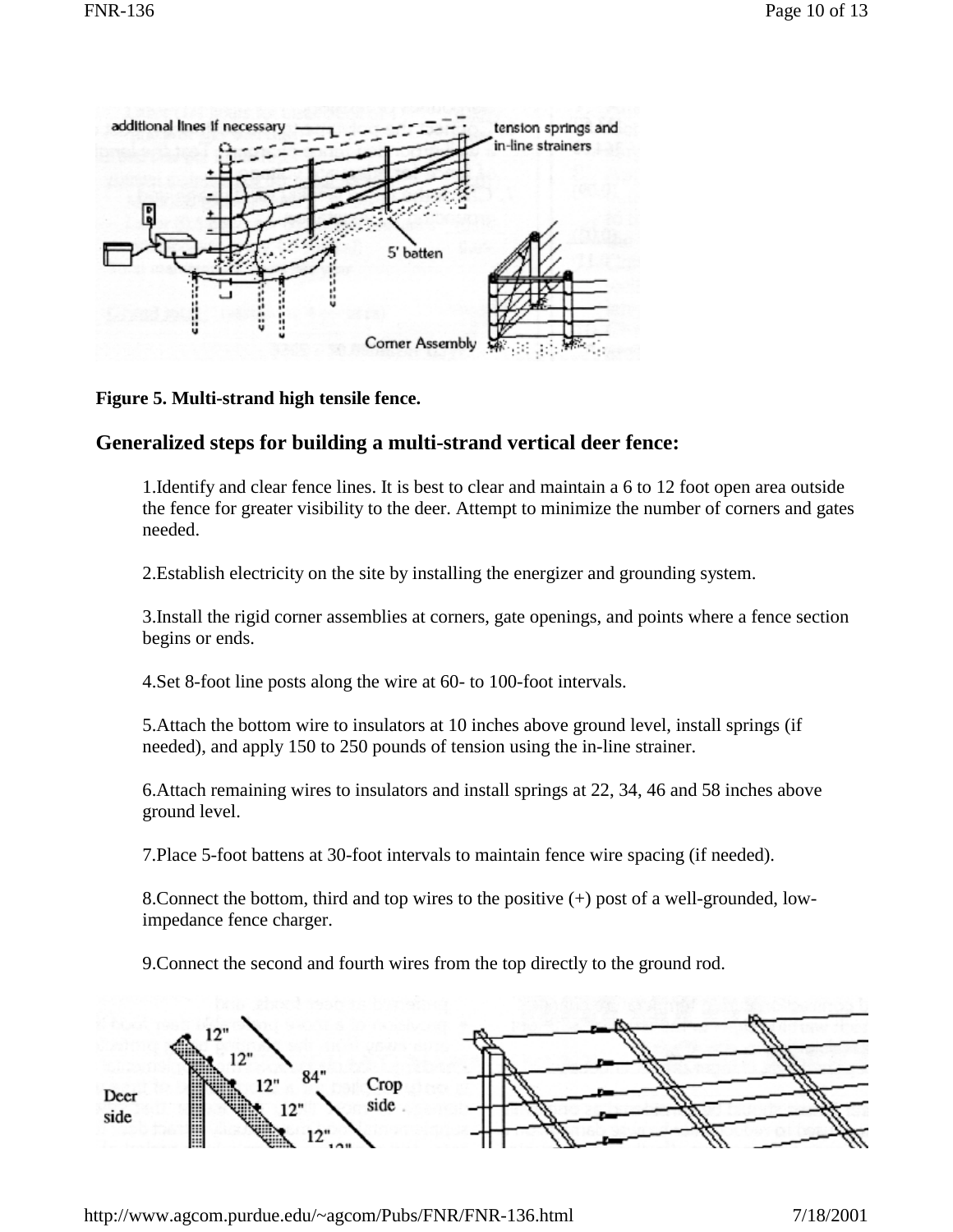

**Figure 6. Slanted seven-wire fence.** 



**Figure 7. New Hampshire three-wire offset fence.** 

## **Other High Tensile Fences**

High tensile fence systems have been developed that take advantage of a deer's limited ability to judge three-dimensional barriers. One example of these systems is the slanted seven-wire fence developed by Cary Arboretum in Millbrook, NY (McAninch et al., 1983)(Figure 6). It resembles the vertical fence, but it is slanted to a thirty to forty-five degree angle. Another, less expensive fence of this type is the New Hampshire three-wire fence (Craven and Hygnstrom, 1986) that consists of two sets of fence lines set 36" apart (Figure 7). The outer fence line holds two wires at 12-15 inches and 36- 43 inches from the ground, while the inner fence has one line at 25-30 inches from the ground. Additional lines can be added to both fence lines for increased effectiveness.

## **General Recommendations**

- \* Establish fence and charge it before planting any crop.
- \* Use fiberglass or treated wood posts.
- \* Get lightning arrestors to protect chargers.

\* Purchase fence chargers of high quality which are approved by Underwriters Laboratories (UL).

\* Gates should be electrified and well-insulated. Depending on the type of fence installed, gates can range from a single strand of electrified wire with gate handles to electrified panels.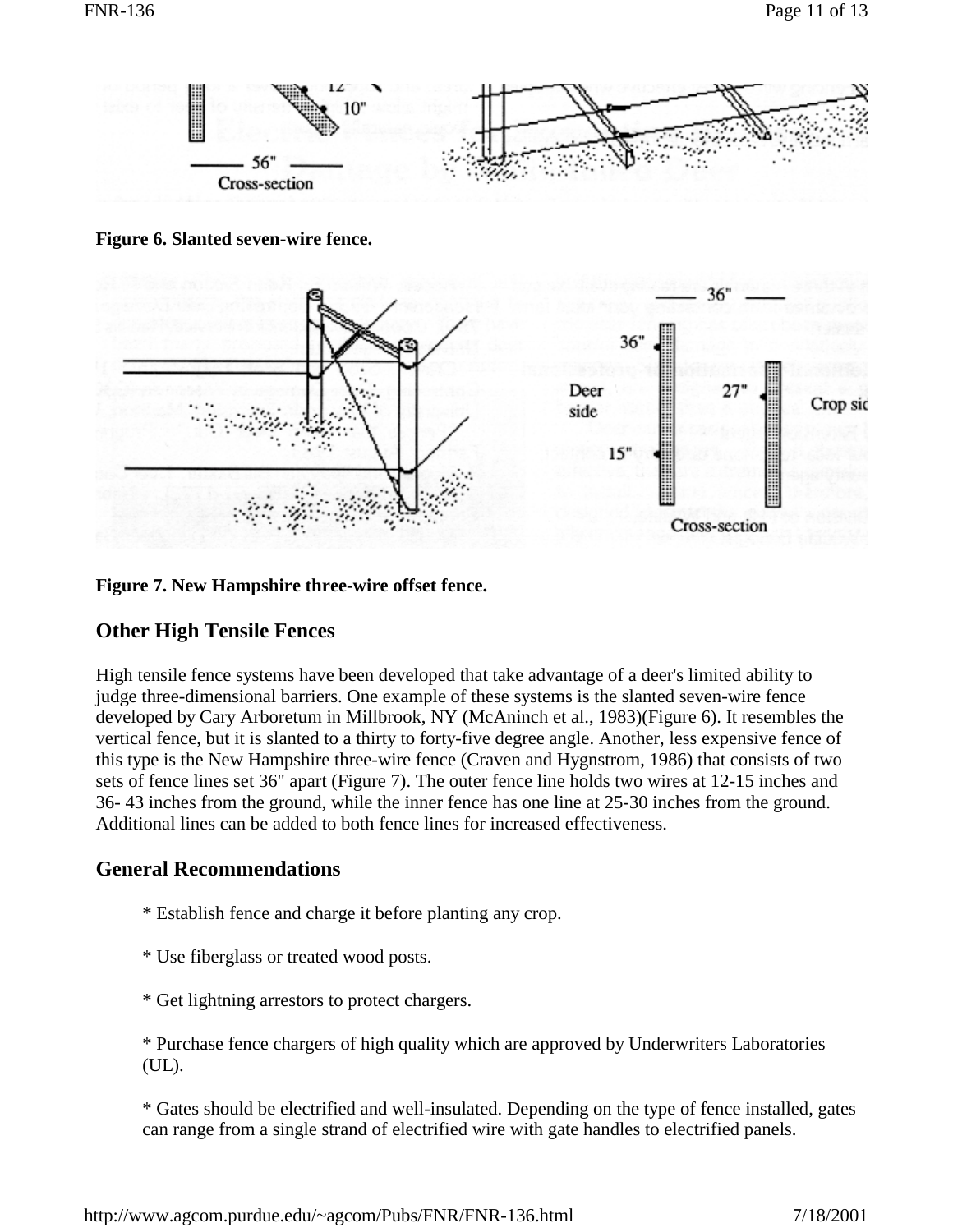\* Electric fences should not be installed along fence rows or old fences that deer can jump. At least ten feet should be clear of brush or other obstacles on the outside of the fence, so that the deer are walking when they encounter the electric fence.

\* Install the grounding systems and fence charger before constructing the fence. While the fence is not being worked on, energize completed parts to begin protecting the area.

\* Wires should slide freely through insulators on the fence posts. The fence needs to be flexible to resist deer hits and accommodate expansion and contraction during temperature changes.

\* Attach warning signs to the fence at 300-foot intervals or less.

\* Keep the fence charger on continuously.

Deer fences should be considered as one avail- able tool used to reduce deer browse damage on a crop. Fencing will be most effective when coupled with:

\* legal hunting to reduce local population densities,

\* habitat modification to reduce the attractiveness of the area to deer,

\* when possible, selection of plant species less preferred as deer foods, and

\* provision of a more preferable deer food in an area away from the planting being protected.

Providing food may work if the supplemental food is only supplied for a short period of time when damage is most likely (be aware that offering supplemental food may actually attract deer to the area, and supplying it over a long period of time might allow a higher density of deer to exist than would naturally occur).

## **Suppliers**

Most of these materials are readily available and may be obtained from contacting your local farm supply dealer.

#### **For additional information or professional advice:**

County Extension Educator (See your local telephone directory to contact your county educator) IDNR Division of Fish and Wildlife, District Wildlife Biologist 402 W. Washington St., Room W273 Indianapolis, IN 46204 (317)232-4080 USDA-APHIS Animal Damage Control Smith Hall West Lafayette, IN 47907-1158 (765)494-6229